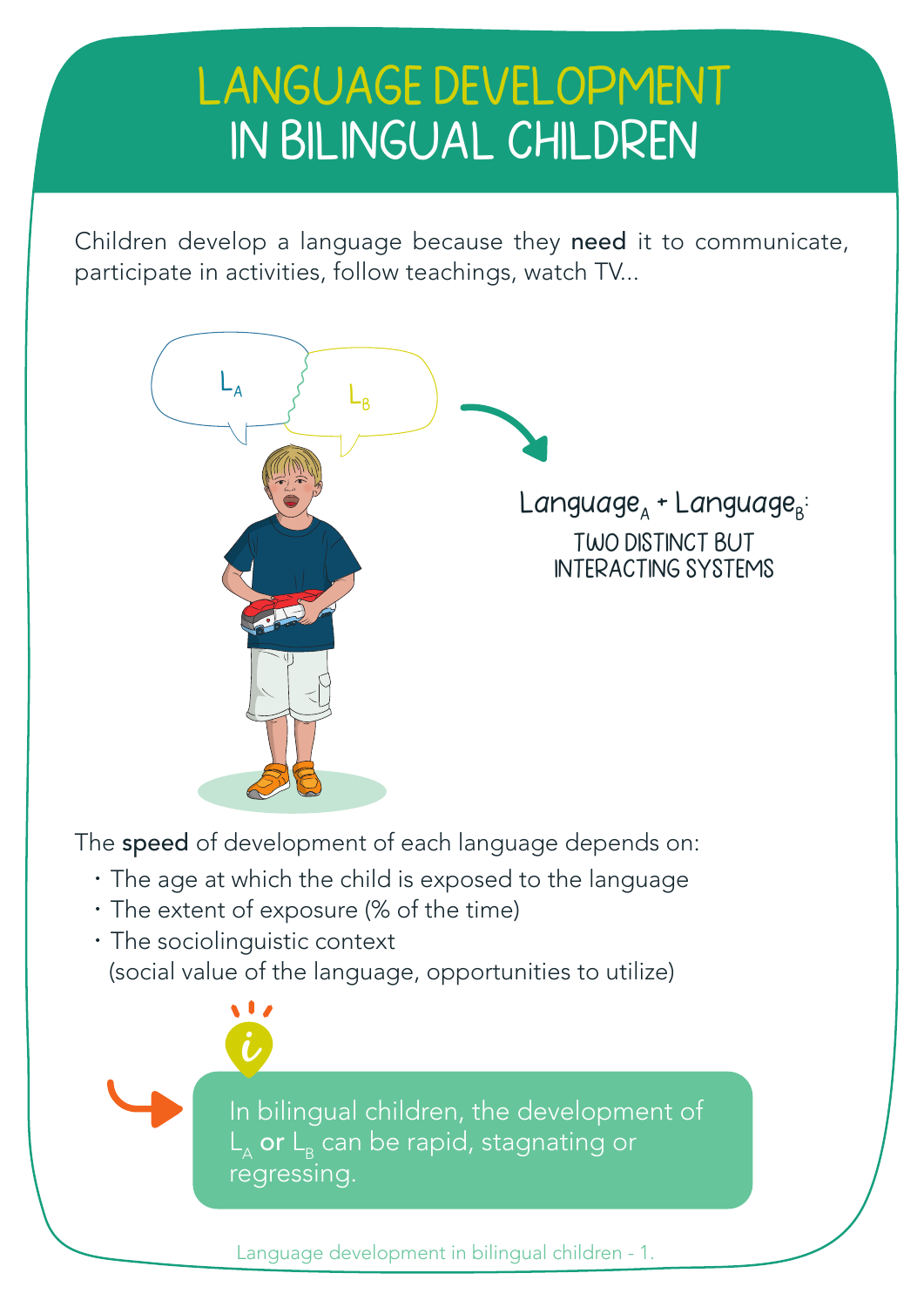

#### DEVELOPMENT OF PRONUNCIATION AND SENTENCES

There are interferences between the speech sounds of  $L_{\alpha}$  and  $L_{\beta}$ , and between the sentence structures of  $L_{\alpha}$  and  $L_{\alpha}$ . This can therefore lead to errors that are different from those typically observed in monolingual children. However, by the age of 5-6, the accuracy of pronunciation and sentences is similar in bilingual and monolingual children.

Language development in bilingual children - 2.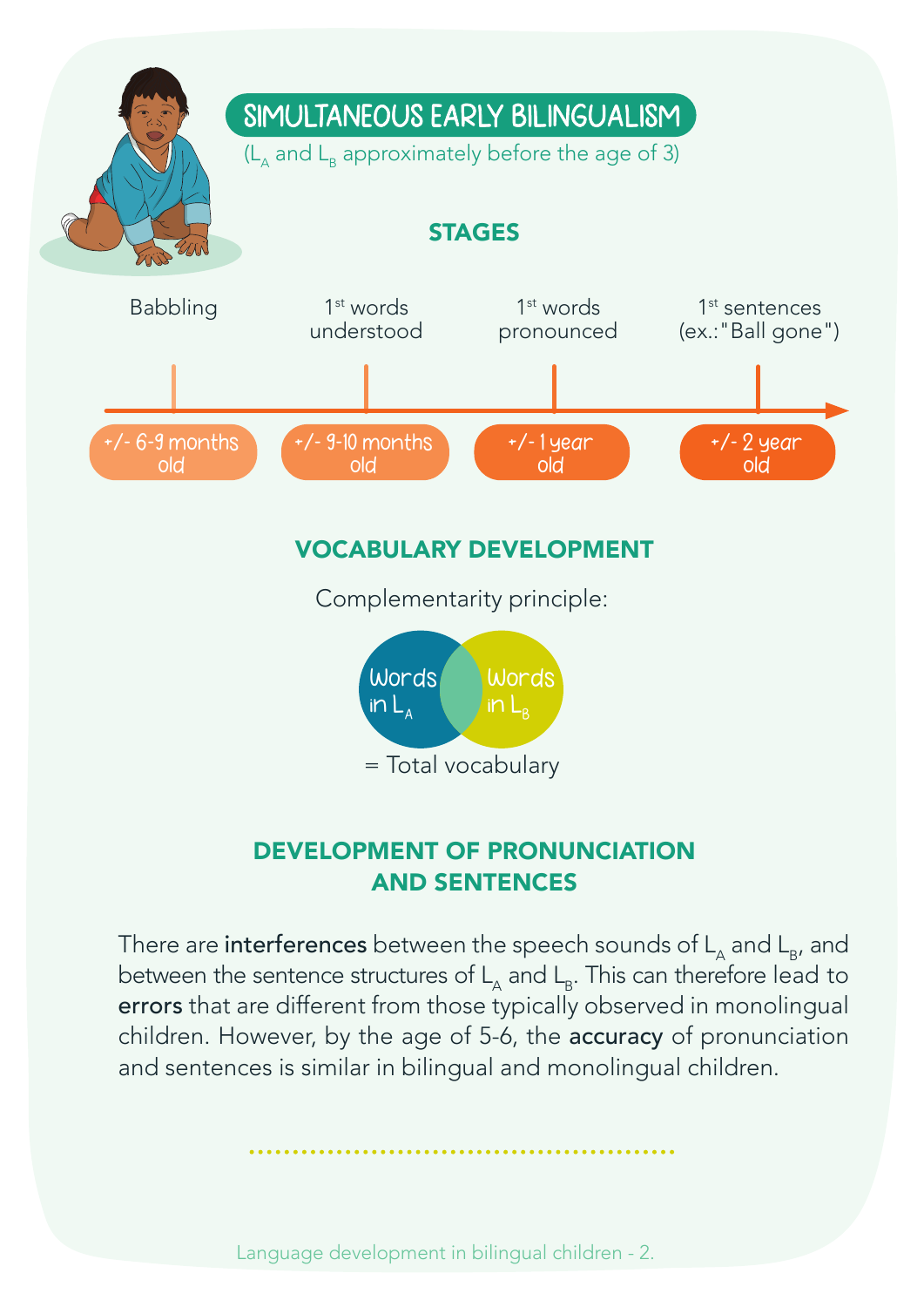



## LATE BILINGUALISM

(L<sub>p</sub> introduced after 12 years old)

Development of  $L_B$  is possible at any age.

Mechanisms for learning a second language as is the case with adults.